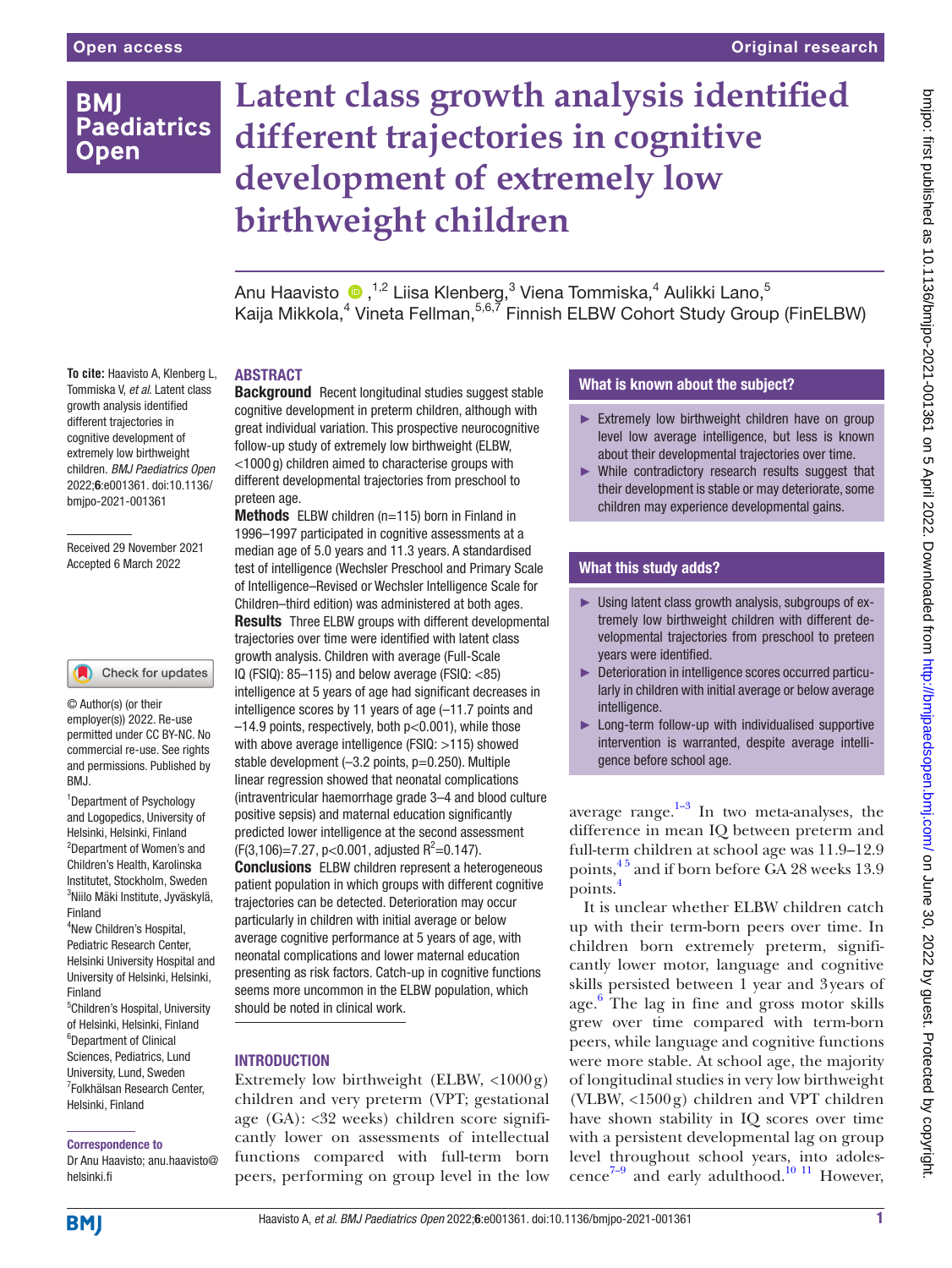even deteriorating IQ has been reported between assessments at  $7-8$  years and  $14-15$  years of age.<sup>12 13</sup> In one study on VPT children, cognitive gains, such as improvements in receptive vocabulary and IQ, occurred between  $3$  years and  $8$  years,  $^{14}$  but only gains in receptive vocabulary remained significant in assessments between 8 years and 12 years of age.<sup>7</sup>

As patterns of development show individual variation, a new research approach is to move from cohort-level analyses to identifying groups of preterm children with different developmental patterns within the cohort. In two studies, a group of VLBW children with average IQ at 5–8 years of age had a stable developmental path or even made some gains until 16–18 years of age, while another group with initially poor scores had stable or even deteriorating IQ. Although catch-up in development was generally not seen, in both studies a proportion of VLBW children made significant gains in  $IQ<sup>79</sup>$ . The absence of neurological or sensory impairment, severe brain injury and perinatal complications as well as higher maternal education and better socioeconomic status were protective factors for long-term development.<sup>7-9</sup>

This study aimed to identify groups with different cognitive trajectories between preschool and preteen years in a national cohort of ELBW children. Predictors of developmental risk over time were analysed to identify children in need of intensified support and long-term follow-up.

#### PATIENTS AND METHODS Study group

This study is part of the FinELBW study, including survivors from a national cohort of children in Finland born alive during a 2-year study period (1996–1997) with a birth weight of 500–1000g and GA  $\geq$ 22 weeks. Of the included 351 infants, 206 were alive at 5 years of age. Of these, nine children were severely disabled and unable to attend assessment. Furthermore, 25 families declined participation. Of the 172 children participating in the intellectual assessment at 5 years of age, 115 (67%) participated in the follow-up at 11 years of age. At the 11-year time point, 8 children were excluded due to severe impairment, 20 families could not be reached and 29 families declined participation. The study population and cognitive follow-up results have been described previously at 2 years, 5 years and 11 years.<sup>[15–17](#page-6-2)</sup>

#### Patient and public involvement

Patients were not involved in the study design.

#### **Assessments**

Intellectual capacity was assessed with the Wechsler Preschool and Primary Scale of Intelligence–Revised (WPPSI-R) at a median age of 5.0 years (IQR: 5.0–5.2 years) and the Wechsler Intelligence Scale for Children– third edition at 11.3 years (IQR: 11.2-11.9 years).<sup>18 19</sup> For longitudinal analyses, the subtests Information and

Vocabulary were compiled into the estimated Verbal IQ (VIQ) and Block Design and Picture Completion into the estimated Performance IQ (PIQ). The estimated VIQ and PIQ were used for longitudinal comparisons to ensure compatibility (same subtests used). However, the Full-Scale IQ (FSIQ) used for categorical measurements of change, comprised the full version. FSIQ at 5 years included additionally the subtests Comprehension, Arithmetic (VIQ) and Object Assembly (PIQ) and FSIQ at 11 years included Similarities (VIQ) and Coding (PIQ). IQ has a mean of 100 (SD: 15), higher scores indicate better performance.

A psychologist or a trained undergraduate student in psychology (different at time points 1 and 2) assessed the children at the closest of the 5 university hospitals in Finland. Medical data on all ELBW infants were collected prospectively into a research register maintained by the Finnish National Research and Development Center for Welfare and Health.

#### Statistical analyses

Background variables of the participating children and children lost to follow-up were compared with independent samples t-test and exact  $\chi^2$  test. To identify different developmental trajectories, latent class growth analysis (LCGA) was performed based on estimated VIQ and PIQ at 5 years and 11 years. The LCGA analyses were conducted with Mplus, $^{20}$  and the model fit was assessed by the Akaike information criterion, Bayesian information criterion (BIC), sample-size adjusted BIC and entropy. Model fit was also assessed by comparing the Vuong-Lo-Mendell-Rubin likelihood ratio test.

Changes in intelligence scores between the groups identified in the LCGA were analysed with a repeatedmeasures Analysis of Covariance with estimated PIQ and VIQ scores at 5 years and 11 years as the within-subjects factors. The analysis was controlled for sex and maternal education (four levels: comprehensive school, vocational school, matriculation examination or higher education). A separate repeated-measures Analysis of Variance was then undertaken for a subgroup with GA <27 weeks. Because birth weight was used as an inclusion criterion in this study, there was an increasing ratio of fetal growth restriction in infants born in GA ≥27 weeks. Since recent studies have used GA as a cut-off for prematurity, this follow-up analysis is more comparable to recent studies. No significant effect of maternal education or sex was observed in the subgroup analysis. Due to the relatively small sample size, in the final subgroup analysis, maternal education and sex were not controlled for. For the univariate analyses, p values were corrected using the Bonferroni correction. Age-standardised test scores were used.

Change in performance was further compared between 5-year FSIQ and 11-year FSIQ for the individual children. Change was defined as increase (>1SD, ie, 15 points), stable (within 1 SD) or decrease (>15 points). Change in performance between the three groups was analysed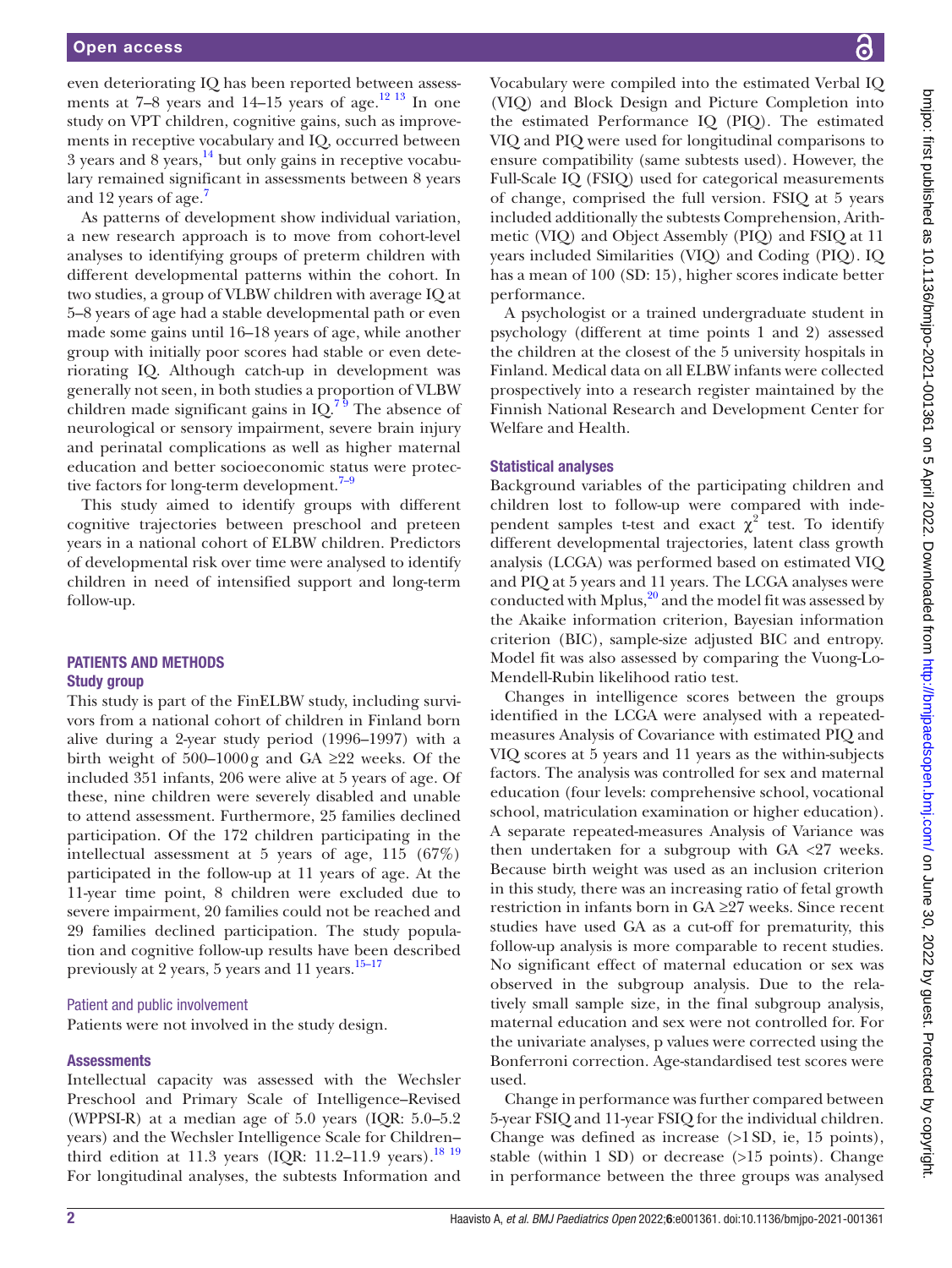with the exact  $\chi^2$  test. At the 5-year time point, there were missing data for the WPPSI-R subtests Comprehension (n=3), Vocabulary (n=5), Arithmetic (n=13) and Picture Completion (n=2), and the IQs were based on the subtests available.

Risk factors that have previously been associated with outcome or that were theoretically of interest were included in a multiple regression analysis to find associations to FSIQ at 11 years. These included the medical risk factors GA, antenatal steroid treatment, intraventricular haemorrhage (IVH) grades 3–4, retinopathy of prematurity stages 3–4, blood culture positive sepsis, necrotising enterocolitis, oxygen dependency at the age corresponding to GA 36 weeks and multiparity, $16$  and the psychosocial risk factor maternal education. Because the risk factors small for GA (birth weight: <2SD of the mean for GA based on Finnish standards) and GA were strongly correlated, they were included in separate analyses. However, the results reimaned the same. Five children had missing data on perinatal morbidities and were excluded from the regression analyses.

Statistical analyses were carried out with IBM SPSS Statistics V.27.0, $^{21}$  unless otherwise specified. Tests of significance were two-tailed, and  $p < 0.05$  was considered significant. Partial eta-squared  $(\eta_p^2)$  and  $R^2$  served as indicators of effect size. In  $\eta_p^2$ , 0.01 represents a minimal, 0.06a medium and ≥0.14a large effect size.<sup>[22](#page-6-7)</sup>

## RESULTS

#### Characteristics of the study cohort

Children who were lost to follow-up had a significantly lower FSIQ at 5 years compared with the participating children. The incidence of cerebral palsy tended to be higher in the non-participating group, but the difference was not statistically significant. The groups did not differ in other background or clinical risk factors [\(table](#page-2-0) 1).

#### Developmental trajectories on group level

In the LCGA, the fits from 1-class to 9-class models were analysed ([table](#page-3-0) 2). The likelihood-ratio favoured two classes and BIC three classes, but the difference was small.

<span id="page-2-0"></span>Table 1 Background characteristics and risk factors of the 115 ELBW children attending follow-up assessment at 11 years of age and the 57 non-participants

|                                          | <b>Participants</b>        | Non-participants           | P value |
|------------------------------------------|----------------------------|----------------------------|---------|
| <b>Background characteristics</b>        |                            |                            |         |
| Male                                     | 53 (46%)                   | 28 (49%)                   | 0.747   |
| Multiparity                              | 28 (24%)                   | 20 (35%)                   | 0.152   |
| Maternal education level                 |                            |                            |         |
| Lower education level                    | 40 (35%)                   | 23 (40%)                   | 0.504   |
| Higher education level                   | 75 (65%)                   | 34 (60%)                   |         |
| <b>Clinical risk factors</b>             |                            |                            |         |
| Birth weight, g                          | 806 (136)<br>447-995       | 796 (138)<br>520-995       | 0.673   |
| Gestational age, weeks                   | 27.2(1.9)<br>$23.4 - 32.9$ | 27.3(2.0)<br>$22.3 - 32.6$ | 0.647   |
| Gestational age <27 weeks                | 60 (52%)                   | 28 (49%)                   | 0.747   |
| Small for GA                             | 55 (48%)                   | 32 (56%)                   | 0.334   |
| Antenatal steroid treatment              | 93 (81%)                   | 47 (83%)                   | 0.839   |
| Surfactant treatment                     | 71/113 (63%)               | 37/57 (65%)                | 0.867   |
| Respiratory distress syndrome            | 80/114 (70%)               | 45/57 (79%)                | 0.274   |
| Sepsis                                   | 32/114 (28%)               | 16/57 (28%)                | 1.00    |
| IVH, grades 3-4                          | 6/113(5%)                  | 6/55(11%)                  | 0.210   |
| Retinopathy of prematurity, stages 3-4   | 11/115 (10%)               | 4/56(7%)                   | 0.776   |
| Perforated necrotising enterocolitis     | 7/114 (6%)                 | 3/57(5%)                   | 1.00    |
| Need for oxygen treatment at GA 36 weeks | 44/115 (38%)               | 24/57 (42%)                | 0.741   |
| <b>Outcome at 5 years</b>                |                            |                            |         |
| Incidence of cerebral palsy at 5 years   | 11/115 (10%)               | 11/57 (19%)                | 0.090   |
| FSIQ at 5 years                          | 98.3 (21.3)<br>$39 - 139$  | 89.4 (19.0)<br>$39 - 127$  | 0.009   |

Data presented as mean (SD) and range, or as n (%).

ELBW, extremely low birthweight; FSIQ, Full-Scale Intelligence Quotient; GA, gestational age; IVH, intraventricular haemorrhage.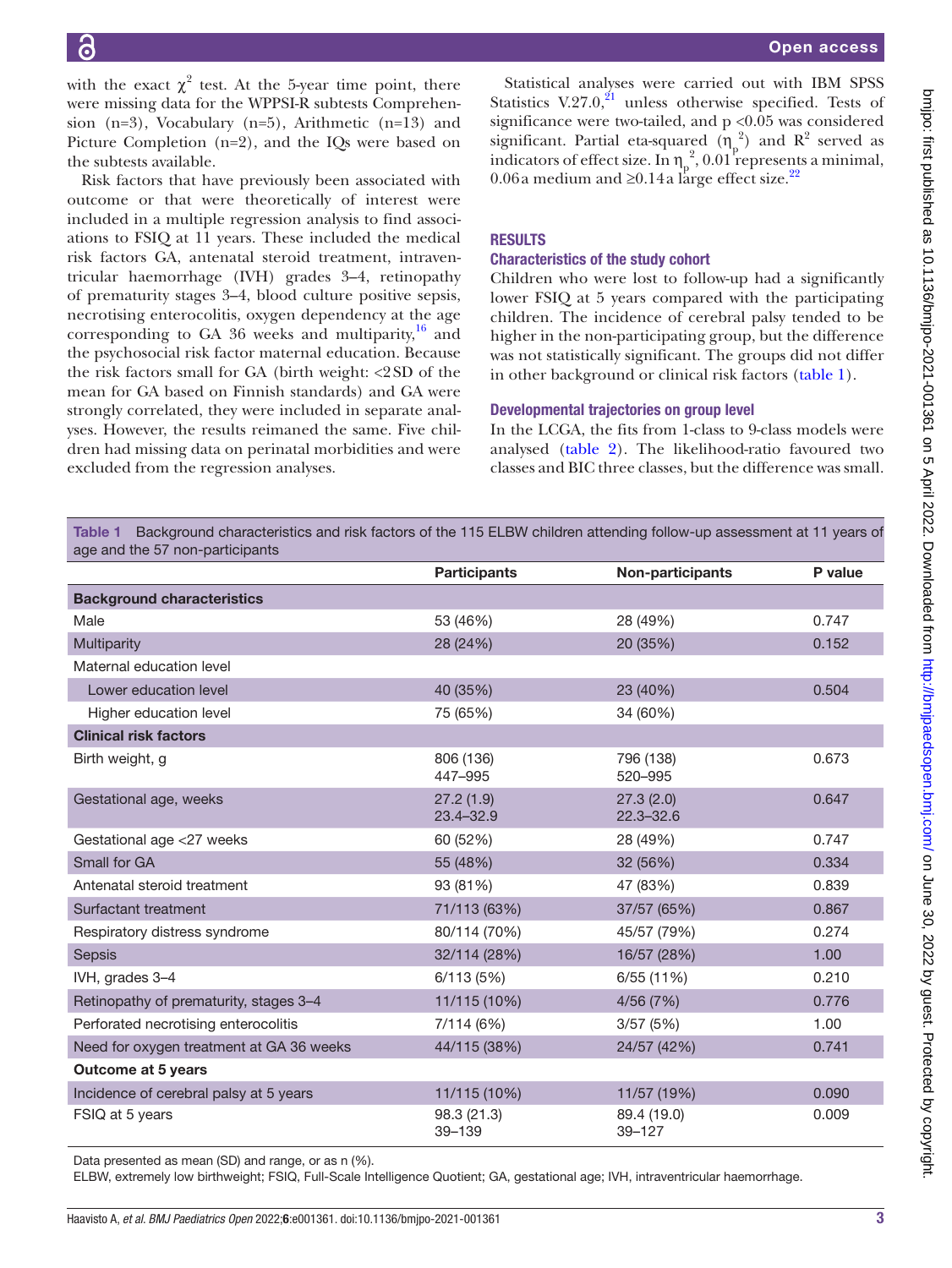|        | Table 2 The fits from a 1-class model to a 9-class model                                                                        |            |               | in the LCGA   |         |         |                                                                                                                           |                           |             |
|--------|---------------------------------------------------------------------------------------------------------------------------------|------------|---------------|---------------|---------|---------|---------------------------------------------------------------------------------------------------------------------------|---------------------------|-------------|
|        |                                                                                                                                 |            |               |               |         |         |                                                                                                                           | Lo-Mendell-Rubin adjusted |             |
| Groups | <b>Parameters</b>                                                                                                               | $\exists$  | $\frac{0}{4}$ | $\frac{0}{5}$ | aBIC    | Entropy | Vuong-Lo-Mendell-Rubin LRT LRT                                                                                            |                           | <b>AICC</b> |
|        | ო                                                                                                                               | $-1984.26$ | 3994.52       | 1030.20       | 3989.11 | 0.85    | 0.000                                                                                                                     | 0.000                     | 3998.12     |
|        | $\infty$                                                                                                                        | $-1969.30$ | 3974.61       | 1024.02       | 3967.12 | 0.74    | 0.069                                                                                                                     | 0.076                     | 3981.73     |
|        | 23                                                                                                                              | $-1957.90$ | 3961.79       | 1024.92       | 3952.22 | 0.79    | 0.085                                                                                                                     | 0.093                     | 3973.92     |
|        | 28                                                                                                                              | $-1949.06$ | 3954.12       | 1030.98       | 3942.48 | 0.81    | 0.262                                                                                                                     | 0.279                     | 3973.01     |
|        | 33                                                                                                                              | $-1944.66$ | 3955.31       | 1045.89       | 3941.59 | 0.82    | 0.606                                                                                                                     | 0.613                     | 3983.01     |
|        | 38                                                                                                                              | $-1940.64$ | 3957.29       | 1061.59       | 3941.48 | 0.81    | 0.290                                                                                                                     | 0.296                     | 3996.29     |
|        | 43                                                                                                                              | $-1936.80$ | 3959.60       | 1077.63       | 3941.72 | 0.79    | 0.661                                                                                                                     | 0.666                     | 4012.89     |
|        | $\frac{8}{4}$                                                                                                                   | $-1932.80$ | 3961.60       | 4093.36       | 3941.64 | 0.79    | 0.362                                                                                                                     | 0.366                     | 4032.88     |
|        | aBIC, sample-size adjusted BIC; AIC, Akaike information criterion;<br>analysis; LL, log likelihood; LRT, likelihood ratio test. |            |               |               |         |         | AICC, small sample corrected Akaike information criterion; BIC, Bayesian information criterion; LCGA, latent class growth |                           |             |

Since three classes had more predictive power and added information to the theoretical interpretation, it was chosen for the analyses. These three classes were named based on FSIQ results at 5 years as the below average, that is,  $-1$  SD from the mean or FSIQ <85, (n=20, 17%), average ( $n=59$ ,  $51\%$ ) and above average, that is,  $+1$  SD from the mean or  $FSIO > 115$ , groups (n=36, 31%). Mean FSIQ at 5 years was 66.8 (SD: 14.0) for the below average, 96.5 (12.5) for the average and 118.8 (10.3) for the above average group.

In intellectual reasoning between 5 years and 11 years of age, there was a significant main effect of group  $(F(2,110)=275.83, p<0.001, \eta_p$  $2^2$ =0.834). Performance on both PIQ and VIQ was significantly different between the three groups at both time points [\(table](#page-4-0) 3). There was a significant effect of time  $(F(1,110)=7.18,$  $p=0.008, η<sub>p</sub>$  $2^2$ =.061) with overall test scores deteriorating by −9.9 points (95%CI −6.6 to −13.2). However, a significant time×group interaction indicated that test scores changed differently depending on group belonging  $(F(2,110)=3.97, p=0.022, \eta_p$  $2^2$ =.067) [\(figure](#page-4-1) 1). In Bonferroni corrected post-hoc analyses, the below average (mean difference: −14.9 points, p<0.001) and average (mean difference:−11.7, p<0.001) groups deteriorated significantly, while the above average group showed stable development (mean difference:−3.2, p=0.250). No significant effect of test appeared  $(F(1,110)=0.843,$  $p=0.361, \eta_p$  $2^2$ =0.008), indicating similar performance in PIQ and VIQ. Of the background characteristics, there was a main effect of maternal education  $(F(1,110)=5.87)$ ,  $p=0.017$ , η<sub>ρ</sub>  $2^2$ =0.051), with lower education level being associated with lower test scores. No significant effect of sex was observed.

If children with cerebral palsy (n=11) were excluded from the analysis, the results remained. There was a significant effect of time  $(F(1,99)=11.40, p=0.001,$  $\eta_p^2$ =0.103) with overall test scores deteriorating by -9.8 points (95%CI −6.5 to −13.0).

#### Subgroup with GA <27 weeks

When cognitive outcome was analysed in the subgroup with GA  $\langle 27 \rangle$  weeks (n=60), the significant effects of group (F(2,57)=162.84, p<0.001,  $\eta_p$  $2^2$ =0.851) and time  $(F(1,57)=16.10, p<0.001, \eta_p$  $^2$ =0.220) remained. However, the time×group interaction was no longer significant  $(F(2,57)=0.94, p=0.395, \eta_p$  $2^2$ =0.032). Overall test scores deteriorated by −9.2 points (95%CI −4.4 to −13.8). The below average  $(n=11, -13.2 \text{ points}, p=0.009)$  and average (n=33, –9.7 points, p=0.001) groups deteriorated significantly, while the above average group showed stable development (n=16,  $-4.8$  points, p=0.237).

#### Developmental trajectories on individual level

<span id="page-3-0"></span>In analyses of change of more than 15 points (ie, 1 SD) in individual test scores between the 5-year and 11-year assessments, there were significant differences between the groups  $(\chi^2(4)=12.96, p=0.010)$  [\(figure](#page-4-2) 2).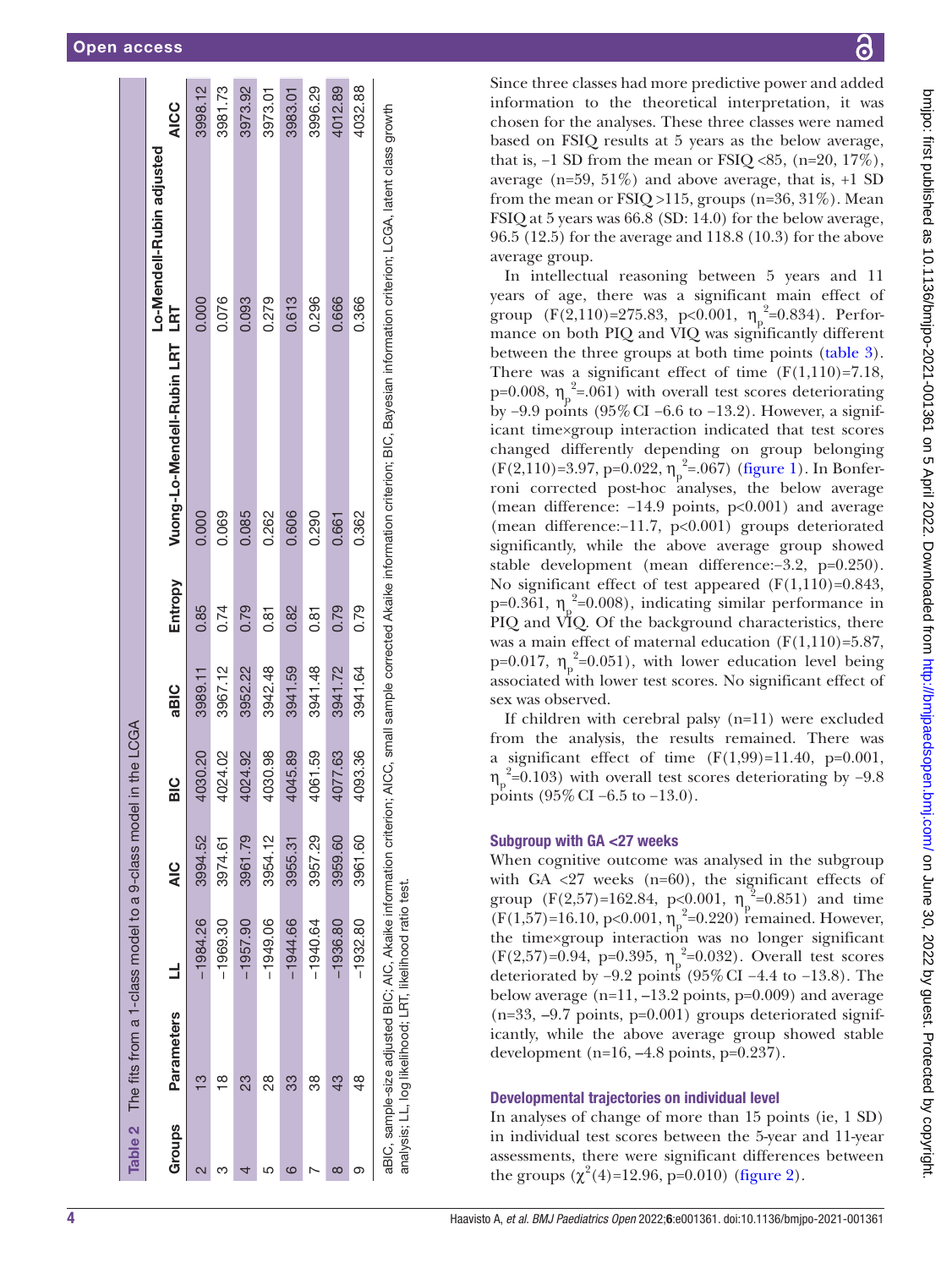<span id="page-4-0"></span>Mean values (SE) for 115 ELBW children on intelligence tests at 5 years and 11 years with F and p values from repeated measures Analysis of Covariance with Bonferroni corrected post-hoc tests adjusted for sex and maternal education level

| Age<br>test      | <b>Below average</b><br>$(n=20)$ | Average<br>$(n=59)$ | Above average<br>$(n=36)$ | $F_{(2,110)}$ | P value |       |
|------------------|----------------------------------|---------------------|---------------------------|---------------|---------|-------|
| 5 years          |                                  |                     |                           |               |         |       |
| Verbal IQ        | 75.8 (2.8)                       | 105.2(1.6)          | 120.6(2.1)                | 77.61         | < 0.001 | 0.585 |
| Performance IQ   | 77.4(3.2)                        | 95.6(1.8)           | 109.9(2.4)                | 31.91         | < 0.001 | 0.367 |
| 11 years         |                                  |                     |                           |               |         |       |
| <b>Verbal IQ</b> | 66.4 (3.3)                       | 94.9(1.9)           | 115.4(2.5)                | 67.00         | < 0.001 | 0.549 |
| Performance IQ   | 57.1(3.6)                        | 82.6(2.1)           | 108.8(2.7)                | 66.26         | < 0.001 | 0.546 |

ELBW, extremely low birthweight.

#### Risk analysis

A significant regression equation was found  $(F(3,106)=7.27, p<0.001, \text{ adjusted } R^2=0.147).$  The absence of IVH grades  $3-4$  ( $\beta = -0.270$ ,  $p=0.003$ ), sepsis (β=–0.209, p=0.020) and higher maternal education level (β=0.230, p=0.011) were significant predictors of higher FSIQ at 11 years of age.

#### **DISCUSSION**

To identify different developmental trajectories in a national ELBW cohort, three outcome groups were defined based on LCGA. ELBW children with below average and average IQ at 5 years had on group level decreasing intelligence scores between preschool and preteen years, while those with high average IQ at 5 years had stable development. Both clinical risk factors (IVH and sepsis) as well as maternal education level predicted IQ at 11 years.

The majority of previous studies found stable cogni-tive development over time<sup>[10 11 23](#page-5-4)</sup>; however, declining IQ scores have also been reported.<sup>[12 13](#page-6-0)</sup> This discrepancy may be accounted for by differences in study inclusion with



<span id="page-4-1"></span>Figure 1 The difference in mean values (SE) for 115 ELBW children on intelligence tests at 5 years and 11 years, presented separately for the three groups identified in the LCGA. ELBW, extremely low birthweight; LCGA, latent class growth analysis.

different GA and birthweight criteria used as well as differences in assessment methods. Our study group resembles those that have assessed children born at GA 32 weeks or less.<sup>8 12 13</sup> Furthermore, we used similar subtests at both time points to compile comparable estimated IQs, while in many previous studies the compiled IQs have been based on different subtests, thus, possibly assessing somewhat different functions at different ages.<sup>89</sup>

A new line of research is to identify groups of children with different developmental paths.<sup>7-9</sup> In our study, three groups of ELBW children were identified: 17% with below average, 51% with average and 31% with above average intelligence at 5 years of age. On group level, the above average group was the only group without significant decline in IQ scores during a 6.3-year follow-up. Results of previous studies have been inconclusive with low performance being associated both with stable development $11$ and decrease in scores over time.<sup>[9](#page-5-6)</sup> On individual level, most children had stable IQ, when defined as test scores within one SD between assessments. Significant decrease was greatest among ELBW children with average IQ at 5 years, of whom more than a third decreased their scores. Increase in scores was more unusual, as has been reported



<span id="page-4-2"></span>Figure 2 Percentages of ELBW children with decrease, increase and stability in FSIQ scores between 5 years and 11 years of age. Change was defined as test scores changing more than 15 points (>1SD). Results are presented separately for the three groups identified in the LCGA. ELBW, extremely low birthweight; FSIQ, Full-Scale IQ; LCGA, latent class growth analysis.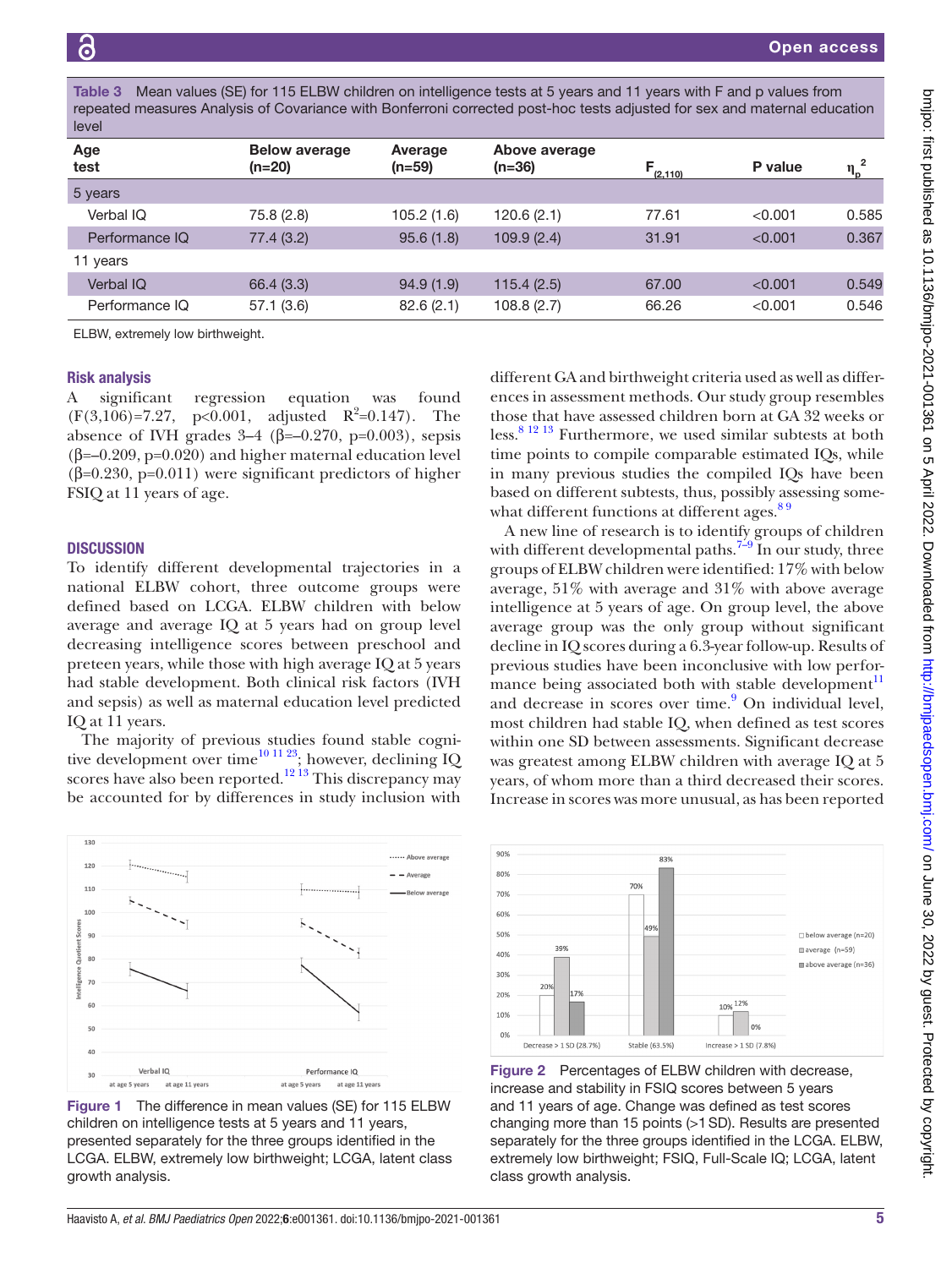#### Open access

previously.[7 9](#page-5-3) This will lead to an increased number of children with suboptimal intelligence and highlights the importance of long-term follow-up through school years. The decrease in scores could not be attributed to cerebral palsy. Cognitive development may be affected even in the absence of obvious developmental problems in early development.

The risk factors found in this study are well established in previous literature. A detrimental effect of brain damage in particular<sup>78</sup> but also neonatal clinical compli-cations<sup>[5 9 24](#page-5-7)</sup> on development are evident in the preterm population. Sepsis per se has not presented as a risk factor for cognitive outcome in meta-analyses. $5\frac{25}{5}$  Low maternal education and family social risk, $7-9$  but even more so the combination of high social risk and medical or neurological complications have been highlighted as risk factors for cognitive development.[8 26](#page-5-5) Improvements in perinatal care to minimise brain damage and other major neonatal morbidities, optimise nutrition and efforts to give extra support particularly to families with lower parental education are important steps in supporting cognitive development for preterm children.

A limitation in this study was the lack of a control group to control for normal developmental change and possible effects of different test methods used at the two time points. Furthermore, the cohort was enrolled in 1990s when birth weight was a commonly used inclusion criterion. The attrition rate was 33%, somewhat higher than reported in many other studies.<sup>8913</sup> Children from disadvantaged socioeconomic backgrounds and with lower cognitive functions are more likely to drop out.<sup>[11](#page-6-8)</sup> Hence, this may be the best-case scenario of cognitive results. In cohorts enrolled after the turn of the millennium, survival of the most immature has increased. However, according to two meta-analyses, similar IQ results were found, irrespective of publication year or birth year of the cohort, covering more than 40 years of studies. $4^{\frac{1}{5}}$ Thus, the results of this study may be generalisable for ELBW children growing up today.

#### **CONCLUSION**

In this ELBW population, the stable or decreasing intelligence scores indicate that the majority do not outgrow their cognitive deficits. On the contrary, a group of ELBW children are at a risk of not keeping up with the expected developmental pace, leading to a decline in intelligence scores between preschool and preteen years. Consequently, it is important to monitor and support development in this patient population throughout school years, even if average cognitive skills have been reported prior to school start. Cognitive assessment helps in evaluating the need of rehabilitation services and planning timely educational support.

Collaborators The Finnish ELBW Cohort Study Group members: Annika Koivisto, MA in Psychology, Attentio Oy, Turku, Finland. Professor Marit Korkman, PhD, Department of Psychology and Logopedics, University of Helsinki, Helsinki, Finland.

Deceased, April 2012. Professor Liisa Lehtonen, MD, PhD, Head of Neonatology, Turku University Hospital, Pediatrics, Turku University, Turku, Finland. Tuija Löppönen, MD, PhD, Pediatric Neurologist, Kuopio University Hospital, Kuopio, Finland. Päivi Olsén, MD, PhD, Pediatric Neurologist, Oulu University Hospital, Oulu, Finland. Outi Tammela, MD, PhD, Adjunct Professor in Neonatology, Head of Division in Neonatology, Pirkanmaa Hospital District, Tampere Center of Child Health Research, Tampere, Finland. The authors express our sincere gratitude to late professor Marit Korkman for her significant contribution in initiation and implementation of this study.

Contributors AH conceptualised and designed the study, carried out the analysis of the data, interpreted the data, drafted the initial manuscript, revised the manuscript, and acted as the guarantor. LK participated in conceptualising and designing the study, interpreted the data and reviewed and revised the manuscript. AL, VT and KM participated in the acquisition of data and revised the manuscript. VF designed the data collection instruments, coordinated and supervised data collection, conceptualised and designed the study and reviewed and revised the manuscript. All authors approved the final manuscript as submitted and agree to be accountable for all aspects of the work.

Funding Signe and Ane Gyllenberg Foundation (VF, AH), Medicinska Understödsföreningen Liv och Hälsa rf (VF).

Competing interests None declared.

Patient and public involvement Patients and/or the public were not involved in the design, or conduct, or reporting, or dissemination plans of this research.

Patient consent for publication Consent obtained from parent(s)/guardian(s).

Ethics approval This study involves human participants. The ethics committee of the Helsinki University Hospital (102/E7/2006, 21 April 2010) and the National Institute for Health and Welfare (1617/504/2006, 12 January 2007) approved the study. Written informed consent was obtained from the child and the parents.

Provenance and peer review Not commissioned; externally peer reviewed.

Data availability statement No data are available. Due to ethical reasons and the nature of this study, supporting data are not publicly available.

Open access This is an open access article distributed in accordance with the Creative Commons Attribution Non Commercial (CC BY-NC 4.0) license, which permits others to distribute, remix, adapt, build upon this work non-commercially, and license their derivative works on different terms, provided the original work is properly cited, appropriate credit is given, any changes made indicated, and the use is non-commercial. See:<http://creativecommons.org/licenses/by-nc/4.0/>.

#### ORCID iD

Anu Haavisto<http://orcid.org/0000-0001-7670-4766>

#### **REFERENCES**

- <span id="page-5-0"></span>1 Gu H, Wang L, Liu L, *et al*. A gradient relationship between low birth weight and IQ: a meta-analysis. *[Sci Rep](http://dx.doi.org/10.1038/s41598-017-18234-9)* 2017;7:1–13.
- Aylward GP. Cognitive and neuropsychological outcomes: more than IQ scores. *[Ment Retard Dev Disabil Res Rev](http://dx.doi.org/10.1002/mrdd.10043)* 2002;8:234–40.
- 3 Anderson P, Doyle LW. Neurobehavioral outcomes of school-age children born extremely low birth weight or very preterm in the 1990s. *[JAMA](http://dx.doi.org/10.1001/jama.289.24.3264)* 2003;289:3264–72.
- <span id="page-5-1"></span>4 Kerr-Wilson CO, Mackay DF, Smith GCS, *et al*. Meta-Analysis of the association between preterm delivery and intelligence. *[J Public](http://dx.doi.org/10.1093/pubmed/fdr024)  [Health](http://dx.doi.org/10.1093/pubmed/fdr024)* 2012;34:209–16.
- <span id="page-5-7"></span>5 Twilhaar ES, Wade RM, de Kieviet JF, *et al*. Cognitive outcomes of children born extremely or very preterm since the 1990s and associated risk factors. *[JAMA Pediatr](http://dx.doi.org/10.1001/jamapediatrics.2017.5323)* 2018;172:361–7.
- <span id="page-5-2"></span>6 Sansavini A, Pentimonti J, Justice L, *et al*. Language, motor and cognitive development of extremely preterm children: modeling individual growth trajectories over the first three years of life. *[J](http://dx.doi.org/10.1016/j.jcomdis.2014.02.005)  [Commun Disord](http://dx.doi.org/10.1016/j.jcomdis.2014.02.005)* 2014;49:55–68.
- <span id="page-5-3"></span>7 Luu TM, Vohr BR, Allan W, *et al*. Evidence for catch-up in cognition and receptive vocabulary among adolescents born very preterm. *[Pediatrics](http://dx.doi.org/10.1542/peds.2010-2655)* 2011;128:313–22.
- <span id="page-5-5"></span>8 Mangin KS, Horwood LJ, Woodward LJ. Cognitive development trajectories of very preterm and typically developing children. *[Child](http://dx.doi.org/10.1111/cdev.12585)  [Dev](http://dx.doi.org/10.1111/cdev.12585)* 2017;88:282–98.
- <span id="page-5-6"></span>9 Stålnacke J, Lundequist A, Böhm B, *et al*. Individual cognitive patterns and developmental trajectories after preterm birth. *[Child](http://dx.doi.org/10.1080/09297049.2014.958071)  [Neuropsychol](http://dx.doi.org/10.1080/09297049.2014.958071)* 2015;21:648–67.
- <span id="page-5-4"></span>10 Allin M, Walshe M, Fern A, *et al*. Cognitive maturation in preterm and term born adolescents. *[J Neurol Neurosurg Psychiatry](http://dx.doi.org/10.1136/jnnp.2006.110858)* 2008;79:381–6.